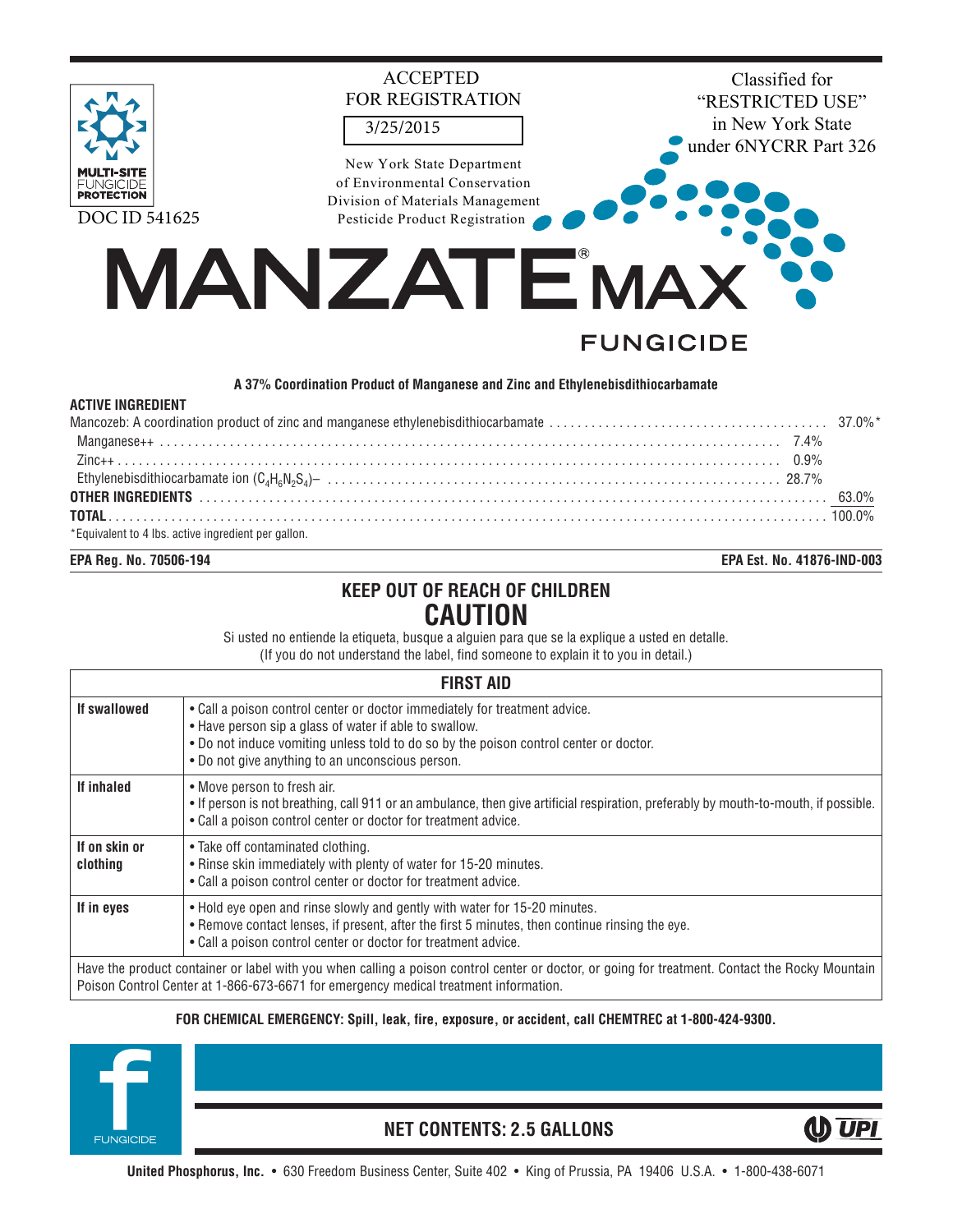# **PRECAUTIONARY STATEMENTS HAZARDS TO HUMANS AND DOMESTIC ANIMALS CAUTION**

Harmful if swallowed, inhaled or absorbed through skin. Avoid contact with skin, eyes or clothing. Avoid breathing spray (dust, vapor or spray mist). Remove contaminated clothing and wash clothing before reuse.

#### **PERSONAL PROTECTIVE EQUIPMENT (PPE)**

Some materials that are chemical-resistant to this product are natural rubber and polyethylene.

Mixers, loaders, applicators and other handlers must wear:

- Long-sleeved shirt and long pants
- Shoes and socks
- Chemical-resistant gloves made of any waterproof material (except pilots, groundboom applicators, airblast applicators, and seed-treatment handlers who are bagging the treated seed or sewing bags containing treated seed)

See Engineering Controls for additional requirements.

Follow manufacturer's instructions for cleaning/maintaining PPE. If no such instructions for washables exist, use detergent and hot water. Keep and wash PPE separately from other laundry. Discard clothing and other absorbent materials that have been drenched or heavily contaminated with this product's concentrate. Do not reuse them.

#### **ENGINEERING CONTROLS STATEMENTS**

When handlers use closed systems, enclosed cabs, or aircraft in a manner that meets the requirements listed in the Worker Protection Standard (WPS) for agricultural pesticides [40 CFR 170.240 (d) (4 6)], the handler PPE requirements may be reduced or modified as specified in the WPS.

Human flagging is prohibited. Flagging to support aerial application is limited to use of the Global Positioning System (GPS) or mechanical flaggers.

Pilots must use an enclosed cockpit that meets the requirements listed in the Worker Protection Standard (WPS) for agricultural pesticides [40 CFR 170.240 (d) (6)]. The handler PPE requirements may be reduced or modified as specified in the WPS.

### **USER SAFETY RECOMMENDATIONS:**

Users should:

- Wash hands before eating, drinking, chewing gum, using tobacco, or using the toilet.
- Remove clothing/PPE immediately if pesticide gets inside. Then wash thoroughly and put on clean clothing.
- Remove PPE immediately after handling this product. Wash the outside of gloves before removing. As soon as possible, wash thoroughly and change into clean clothing.

### **ENVIRONMENTAL HAZARDS**

This pesticide is toxic to aquatic organisms. Drift and runoff from treated areas may be hazardous to aquatic organisms in neighboring areas. Do not apply directly to water, or to areas where surface water is present, or to intertidal areas below the mean high water mark, except as specified for the labeled use on cranberries. Do not contaminate water when cleaning equipment or disposing of equipment washwater or rinsate.

## **DIRECTIONS FOR USE SHAKE WELL BEFORE USING**

It is a violation of Federal law to use this product in a manner inconsistent with its labeling.

Do not apply this product in a way that will contact workers or other persons, either directly or through drift. Only protected handlers may be in the area during application.

For any requirements specific to your State or Tribe, consult the agency responsible for pesticide regulation.

### **AGRICULTURAL USE REQUIREMENTS**

Use this product only in accordance with its labeling and with the Worker Protection Standard, 40 CFR part 170. This Standard contains requirements for the protection of agricultural workers on farms, forests, nurseries, and greenhouses, and handlers of agricultural pesticides. It contains requirements for training, decontamination, notification and emergency assistance. It also contains specific instructions and exceptions pertaining to the statements on this label about personal protective equipment (PPE) and restricted-entry interval. The requirements in this box only apply to uses of this product that are covered by the Worker Protection Standard.

Do not enter or allow worker entry into treated areas during the restrictedentry interval (REI) of 24 hours.

Do not apply this product in a way that will contact workers or other persons, either directly or through drift. Only protected handlers may be in the area during application. For any requirements specific to your state or tribe, consult the agency responsible for pesticide regulation. PPE required for early entry to treated areas that is permitted under the Worker Protection Standard and that involves contact with anything that has been treated, such as plants, soil or water, is

• Coveralls

• Chemical-resistant gloves made of any waterproof material

• Shoes plus socks

# **NON-AGRICULTURAL USE REQUIREMENTS**

The requirements in this box apply to uses of this product that are not within the scope of the Worker Protection Standard for agricultural pesticides (40 CFR Part 170). The WPS applies when this product is used to produce agricultural plants on farms, forests, nurseries or greenhouses. Do not enter or allow others to enter into treated areas until sprays have dried.

### **PRODUCT USE INFORMATION**

MANZATE MAX is a broad-spectrum protectant fungicide labeled for outdoor crops. Optimum disease control is achieved when the fungicide is applied in a regularly scheduled preventive spray program. The addition of an agricultural surfactant will improve fungicide performance by providing a more uniform spray deposit, increased foliar redistribution, and improved fungicide retention during periods of wet weather.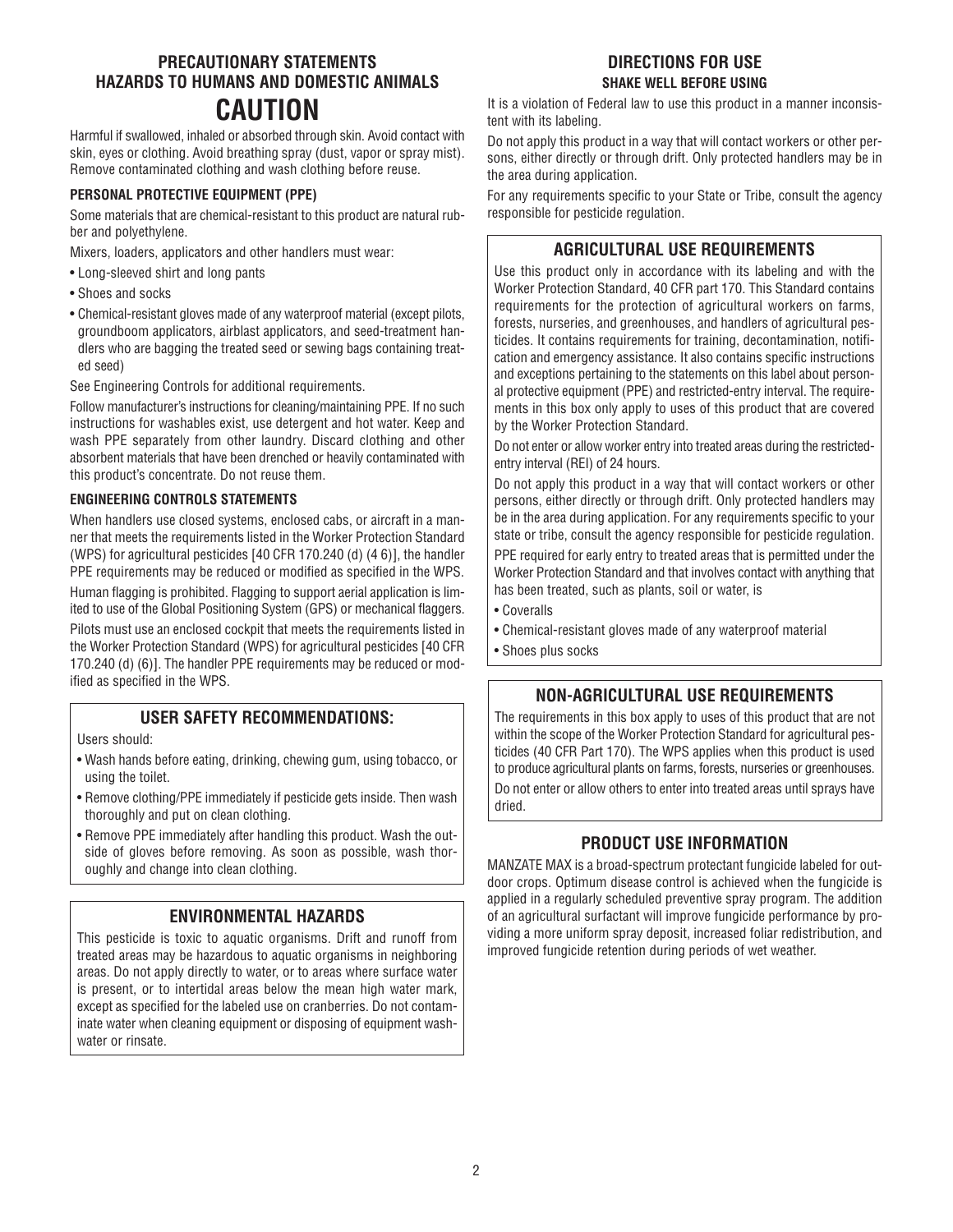### **USE RATE DETERMINATION**

Carefully read, understand, and follow label use rates and restrictions. Under low disease conditions, minimum label rates per application can be used while maximum label rates and the minimum retreatment interval should be used for severe or threatening disease conditions.

If only a portion of the container's contents are to be used, thoroughly shake the container prior to measuring. When small quantities of spray solution are being prepared for use in hand or power sprayers, the following conversion table should be followed (rates are based on dilute thorough coverage sprays):

| <b>Label Use Rate Per</b> | <b>Fluid Ounces MANZATE MAX Required for:</b> |         |         |        |
|---------------------------|-----------------------------------------------|---------|---------|--------|
| Acre or 100 Gals.*        | 10 Gals.                                      | 5 Gals. | 2 Gals. | 1 Gal. |
| $0.8$ qts.                | 2.6                                           | 1.3     | 0.5     | 0.3    |
| $1.0$ qts.                | 3.2                                           | 1.6     | 0.7     | 0.35   |
| $1.2$ qts.                | 3.8                                           | 1.9     | 0.9     | 0.4    |
| $1.6$ qts.                | 5.1                                           | 2.6     | 1.0     | 0.5    |
| $2.0$ qts.                | 6.4                                           | 3.2     | 1.3     | 0.6    |
| 2.4 gts.                  | 8.0                                           | 4.0     | 1.6     | 0.8    |
| $3.2$ qts.                | 10.3                                          | 5.1     | 2.1     | 1.0    |
| 4.8 gts.                  | 15.4                                          | 7.7     | 3.1     | 1.6    |

1 cup = 8 fluid ounces or 237 milliliters

1 fluid ounce = 2 tablespoons or 30 milliliters

1 tablespoon = 3 teaspoons or 15 milliliters

\* Dilute thorough coverage sprays

### **MIXING**

Add MANZATE MAX slowly to water in the spray tank with agitation, or premix thoroughly in a nurse tank for concentrate or aircraft sprayers. Continuous agitation is required to keep the product in suspension. Add other fungicides, insecticides, growth regulators, micronutrients, and spray adjuvants after MANZATE MAX has been placed into suspension.

When preparing spray solutions for use in a hand sprayer, premix as a slurry in a small container, and then add to sprayer containing 1/3 to 1/2 the desired final water volume.

### **COMPATIBILITY**

MANZATE MAX is compatible with most commonly used agricultural fungicides, insecticides, and growth regulators. When preparing tank mixes, user should consult spray compatibility charts or State Cooperative Extension Service Specialists prior to actual use.

### **SPRAY ADJUVANTS**

The addition of agricultural surfactants to MANZATE MAX sprays may improve initial spray deposits, fungicide redistribution and weatherability. Place MANZATE MAX into suspension prior to adding an adjuvant to the spray mixture. Read and carefully observe the precautionary statements and all other information appearing on both product labels prior to spray preparation.

### **SPRAY DRIFT MANAGEMENT**

A variety of factors including weather conditions (e.g. wind direction, wind speed, temperature, relative humidity) and method of application (e.g. ground, aerial, airblast, and chemigation) can influence pesticide drift. The applicator must evaluate all factors and make appropriate adjustments when applying this product.

Do not apply at wind speeds greater than 15 mph.

If applying at wind speeds less than 3 mph, the applicator must determine if a) conditions of temperature inversion exist, or b) stable atmospheric conditions exist at or below nozzle height. Do not make applications into areas of temperature inversions or stable atmospheric conditions.

Applicators must follow all state and local pesticide drift requirements regarding application of mancozeb. Where states have more stringent regulations, they must be observed.

All aerial and ground application equipments must be properly maintained and calibrated using appropriate carriers and surrogates.

Additional requirements for aerial applications:

The boom length must not exceed 75% of the wingspan or 90% of the rotor blade diameter.

Release spray at the lowest height consistent with efficacy and flight safety. Do not release spray at a height greater than 10 feet above the crop canopy unless a greater height is required for aircraft safety.

When applications are made with a crosswind, the swath must be displaced downwind. The applicator must compensate for this displacement at the up and downwind edge of the application area by adjusting the path of the aircraft upwind.

Additional requirements for groundboom application:

Do not apply with a nozzle height greater than 4 feet above the crop canopy.

### **CHEMIGATION USE DIRECTIONS**

#### **Sprinkler Irrigation**

MANZATE MAX must be applied on a regular protectant fungicide schedule, not an irrigation schedule. If irrigation cycles are less frequent than specified MANZATE MAX application intervals, ground or aerial applications must supplement chemigation applications to achieve adequate disease control.

Apply MANZATE MAX only through sprinkler irrigation systems including center-pivot, lateral move, end tow, side (wheel) roll, traveler, solid set, or hand move irrigation systems. Do not apply product through any other type of irrigation system.

Lack of fungicidal effectiveness or illegal pesticide residues in the crop can result from non-uniform distribution of treated water.

If you have questions about calibration, you should contact State extension service specialists, equipment manufacturers or other experts.

Do not connect an irrigation system (including greenhouse systems) used for pesticide application to a public water system unless the pesticide label-prescribed safety devices for public water systems are in place.

A person knowledgeable of the chemigation system and responsible for its operation, or under the supervision of the responsible person, shall shut the system down and make necessary adjustments should the need arise.

Before applying MANZATE MAX through sprinkler irrigation equipment, the chemigation system must meet the following specifications:

- Public water system means a system for the provision to the public of piped water for human consumption if such system has at least 15 service connections or regularly serves an average of a least 25 individuals daily at least 60 days out of the year.
- Chemigation systems connected to public water systems must contain a functional reduced-pressure zone (RPZ), backflow preventer or the functional equivalent in the water supply line upstream from the point of pesticide introduction. As an option to the RPZ, the water from the public water system should be discharged into a reservoir tank prior to pesticide introduction. There shall be a complete physical break (air gap) between the outlet end of the fill pipe and the top or overflow rim of the reservoir tank of at least twice the inside diameter of the fill pipe.
- Systems not connected to a public water supply must contain a functional check valve, vacuum relief valve, and low-pressure drain appropriately located in the irrigation pipeline to prevent water source contamination from back flow.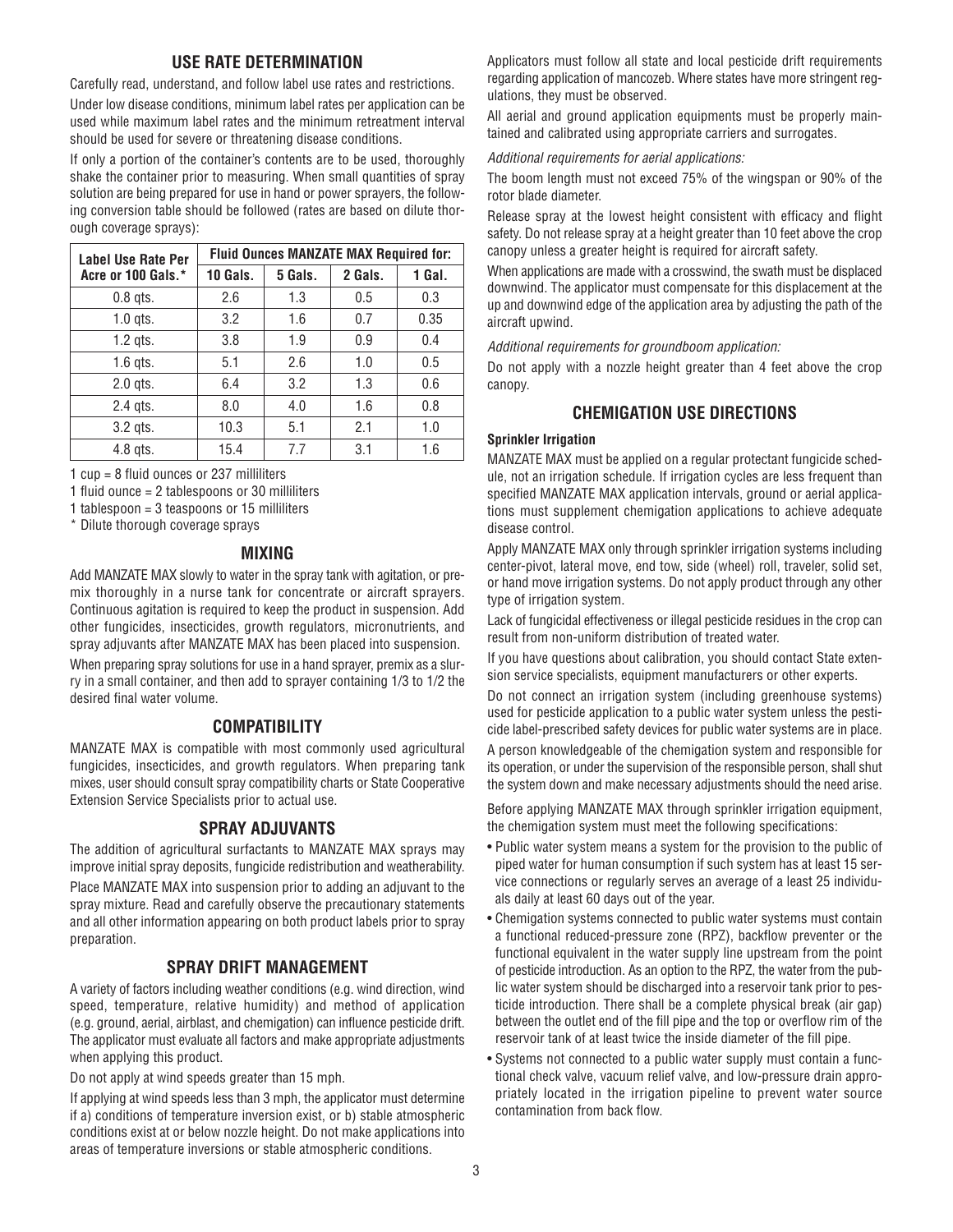- The pesticide injection pipeline must contain a functional, automatic, quick-closing check valve to prevent the flow of fluid back toward the injection pump.
- The pesticide injection pipeline must also contain a functional, normally closed, solenoid-operated valve located on the intake side of the injection pump and connected to the system interlock to prevent fluid from being withdrawn from the supply tank when the irrigation system is either automatically or manually shut down.
- The system must contain functional interlocking controls to automatically shut off the pesticide injection pump when the water pump motor stops, or in cases where there is no water pump, when the water pressure decreases to the point where pesticide distribution is adversely affected.
- Systems must use a metering pump, such as a positive displacement injection pump (e.g., diaphragm pump) effectively designed and constructed of materials that are compatible with pesticides and capable of being fitted with a system interlock.
- Do not apply when wind speed favors drift beyond the area intended for treatment.

#### **Center-pivot, Lateral Move, End Tow, and Traveler Irrigation Equipment: (Use only with electric or oil hydraulic drive systems which provide a uniform water distribution.)**

- Determine size of area to be treated.
- Determine the time required to apply no more than 1/4 inch water (6,750 gallons water per acre) over the area to be treated when the system and injection equipment are operated at normal pressures recommended by the equipment manufacturer. Run system at 80 to 95% of manufacturer's rated capacity.
- Using only water, determine the injection pump output when operated at normal line pressure.
- Determine the amount of MANZATE MAX required to treat area.
- Add the required amount of MANZATE MAX and sufficient water to meet the injection time requirements of the solution tank.
- Maintain constant solution tank agitation during the injection period.
- Stop injection equipment after treatment is completed. Continue to operate the system until MANZATE MAX solution has cleared the sprinkler head.

#### **Solid-set, Side (wheel) Roll, and Hand Move Irrigation Equipment:**

- Determine acreage covered by sprinkler.
- Fill injector solution tank with water and adjust flow rate to use contents over a 10- to 30-minute interval.
- Determine the amount of MANZATE MAX required to treat area.
- Add the required amount of MANZATE MAX into the same quantity of water used to calibrate the injection equipment.
- Maintain constant solution tank agitation during the injection period.
- Operate system at normal pressures recommended by the manufacturer of the injection equipment and used for the time interval established during calibration.
- Inject MANZATE MAX at the end of the irrigation cycle or as a separate application to maximize foliar fungicide retention.
- Stop injection equipment after treatment is completed. Continue to operate the system until MANZATE MAX solution has cleared the last sprinkler head.

### **DISEASE MONITORING**

MANZATE MAX is a broad-spectrum, protectant fungicide. If not applied on a routine protectant spray schedule, crops should be scouted on a weekly basis. Fungicide application should be made, at the specified label use rate and spray schedule, at the first sign of disease, report of disease in the area, or during environmental conditions favorable for disease development.

### **RESTRICTIONS**

Users must carefully read, understand, and follow all use restrictions prior to using MANZATE MAX.

#### **Foliar Applications**

#### **Where EBDC Products Used Allow the Same Maximum Poundage of Active Ingredient Per Acre Per Season**

If more than one product containing an EBDC-active ingredient (maneb, mancozeb or metiram) is used on a crop during the same growing season and the EBDC products used allow the same maximum poundage of active ingredient per acre per season, then the total poundage of all such EBDC products used must not exceed any of the specified individual EBDC product maximum seasonal poundage of active ingredient allowed per acre.

#### **Where EBDC Products Used Allow Different Maximum Poundage of Active Ingredient Per Acre Per Season**

If more than one product containing an EBDC-active ingredient is used on a crop during the same growing season and the EBDC products used allow different maximum poundage of active ingredient per acre per season, then the total poundage of all such EBDC products used must not exceed the lowest specified individual EBDC product maximum seasonal poundage of active ingredient allowed per acre.

#### **Seed Treatment**

In addition to the maximum number of foliar applications permitted by the formula stated above, a single application for seed treatment may be made on crops that have registered seed treatment uses.

### **APPLICATION INSTRUCTIONS**

**Ground -** Thorough coverage of the targeted crop generally results in optimum disease protection. To achieve good coverage, use proper spray pressure, gallons per acre, nozzles, nozzle spacing, and tractor speed. Consult spray nozzle and accessory catalogues for specific information on proper equipment calibration. Use 20 to 100 gallons per acre for ground application equipment. Do not apply with a nozzle height greater than 4 feet above the crop canopy.

**Hand Sprayers -** Thoroughly spray plant foliage until runoff.

**Aerial -** A uniform spray deposit over the crop canopy generally results in optimum disease protection. Each aircraft should be pre-checked for droplet size, uniformity of spray pattern, swath width, and spray volume. During aerial application, human flaggers are prohibited.

**Spray Volume -** Aerial applications are to be made in a minimum of two (2) gallons of water per acre. On vegetable and field crops, 2 to 3 gallons of spray per acre are generally optimal; orchards and vineyards can be handled with spray volume of 10 gallons per acre. The boom length must not exceed 75% of the wingspan or 90% of the rotor blade diameter. Release spray at the lowest height consistent with efficacy and flight safety. Do not release spray at a height greater than 10 feet above the crop canopy unless a greater height is required for aircraft safety. When applications are made with a crosswind, the swath must be displaced downwind, the applicator must compensate for this displacement at the up and downwind edge of the application area by adjusting the path of the aircraft upwind.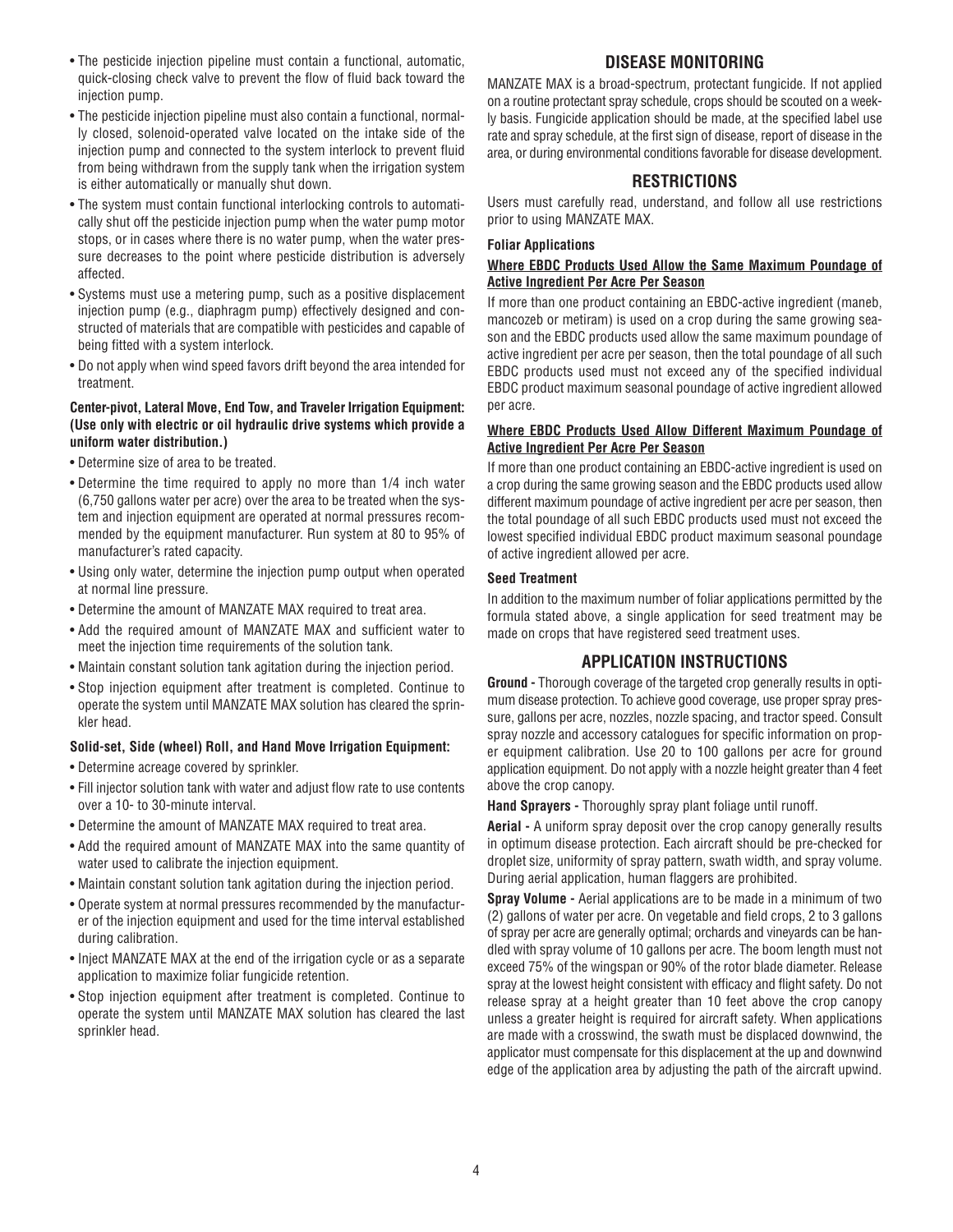| <b>CROPS</b>                                                                                                                                                                                                             | <b>DISEASES</b>                                                                                                          | <b>RATE</b><br><b>MANZATE MAX</b><br>PER APPLICATION<br>$QTS./A$ . | <b>DIRECTIONS</b>                                                                                                                                                                                                                                                                                                                                                                                                                                                                                                                                 | <b>RESTRICTIONS</b>                                                                                                                                                                                                                                                                                                                                                                       |
|--------------------------------------------------------------------------------------------------------------------------------------------------------------------------------------------------------------------------|--------------------------------------------------------------------------------------------------------------------------|--------------------------------------------------------------------|---------------------------------------------------------------------------------------------------------------------------------------------------------------------------------------------------------------------------------------------------------------------------------------------------------------------------------------------------------------------------------------------------------------------------------------------------------------------------------------------------------------------------------------------------|-------------------------------------------------------------------------------------------------------------------------------------------------------------------------------------------------------------------------------------------------------------------------------------------------------------------------------------------------------------------------------------------|
| Asparagus                                                                                                                                                                                                                | Cercospora Leaf<br>Spot<br>Rust                                                                                          | 1.6                                                                | Start applications when disease first<br>appears and repeat at 10-day intervals. Four<br>applications are usually sufficient.                                                                                                                                                                                                                                                                                                                                                                                                                     | Apply only on asparagus ferns<br>after spears have been harvested.<br>Do not apply more than 6.4 qts.<br>product (6.4 lbs. a.i.) per acre per<br>season.<br>Do not apply within 120 days of<br>harvest in California and Arizona,<br>or within 180 days in all other<br>states.                                                                                                           |
| <b>Bananas</b><br>Plantain                                                                                                                                                                                               | Sigatoka                                                                                                                 | 1.6 to 2.4                                                         | Apply when leaves first appear and repeat<br>every 14 to 21 days or as required. Use<br>sufficient water to provide adequate<br>coverage.<br>A spreader sticker may be used for better<br>coverage and weatherability.                                                                                                                                                                                                                                                                                                                            | Do not apply more than 24 qts.<br>product (24 lbs. a.i.) per acre per<br>growing cycle.<br>Applications can be made up on<br>the day of harvest.                                                                                                                                                                                                                                          |
| Corn,<br>field and hybrid<br>seed corn                                                                                                                                                                                   | Common Corn<br>Rust<br>Gray Leaf Spot<br>Helminthosporium<br>Leaf Blight                                                 | 0.8 to 1.2                                                         | Start applications when disease symptoms<br>first appear and, depending on severity of<br>infection, continue on a 4- to 14-day<br>schedule. A spreader sticker may be used<br>for better coverage and weatherability.                                                                                                                                                                                                                                                                                                                            | Do not apply more than 12 gts.<br>product (12 lbs. a.i.) per acre per<br>season.<br>Do not apply within 40 days of<br>harvest.                                                                                                                                                                                                                                                            |
| Corn<br>(sweet corn for<br>fresh use or<br>processing;<br>popcorn; and<br>sweet corn for<br>seed production,<br>including hybrid<br>seed)                                                                                | <b>Common Rust</b><br>Gray Leaf Spot<br>Helminthosporium<br>Leaf Blight                                                  | 0.8 to 1.2                                                         | Use sufficient water for thorough coverage.<br>Start applications when disease first<br>appears and repeat at 4- to 7-day intervals.<br>A spreader sticker may be used for better<br>coverage and weatherability.                                                                                                                                                                                                                                                                                                                                 | Do not apply within 7 days of<br>harvest.<br>East of the Mississippi River,<br>Arkansas and Louisiana, do not<br>apply more than 18 qts. product<br>(18 lbs. a.i.) per acre per crop.<br>West of the Mississippi River<br>(except Arkansas and Louisiana),<br>do not apply more than 6 qts.<br>product (6 lbs. a.i.) per acre per<br>crop.<br>Do not feed treated forage to<br>livestock. |
| Cranberries                                                                                                                                                                                                              | Fruit Rot                                                                                                                | 2.4 to 4.8                                                         | Start applications at early bloom and repeat<br>at 7- to 10-day intervals as required.                                                                                                                                                                                                                                                                                                                                                                                                                                                            | Do not apply within 30 days of<br>harvest. Do not apply more than<br>14.4 qts. product (14.4 lbs. a.i.)<br>per acre per season.                                                                                                                                                                                                                                                           |
| <b>Cucurbit Crop</b><br>Group:<br>Chayote<br>Chinese Waxgourd<br><b>Citron Melon</b><br>Cucumber<br>Gherkin<br>Gourd, edible<br>Momordica spp.<br>Muskmelon<br>Pumpkin<br>Squash, summer<br>Squash, winter<br>Watermelon | Alternaria Leaf<br>Spot<br>Anthracnose<br>Cercospora Leaf<br>Spot<br>Downy Mildew<br><b>Gummy Stem</b><br>Blight<br>Scab | 1.6 to 2.4                                                         | Start applications when the plants are in the<br>two-leaf stage and repeat at 7- to 10-day<br>intervals. Use sufficient water and direct<br>spray to provide thorough coverage of both<br>upper and lower leaf surfaces.<br>For aerial applications, the minimum spray<br>volume is 2 gallons per acre.<br>Some cantaloupe varieties (i.e. Harvest<br>Queen, Gold Star, Super Star, Sweet and<br>Early, and Saticoy) are sensitive to<br>MANZATE MAX fungicide. Consult State<br><b>Cooperative Extension Service Specialist</b><br>prior to use. | Do not apply more than 19.2 qts.<br>product (19.2 lbs. a.i.) per acre<br>per year.<br>Do not apply more than<br>8 applications per year.<br>Do not apply within 5 days of<br>harvest.                                                                                                                                                                                                     |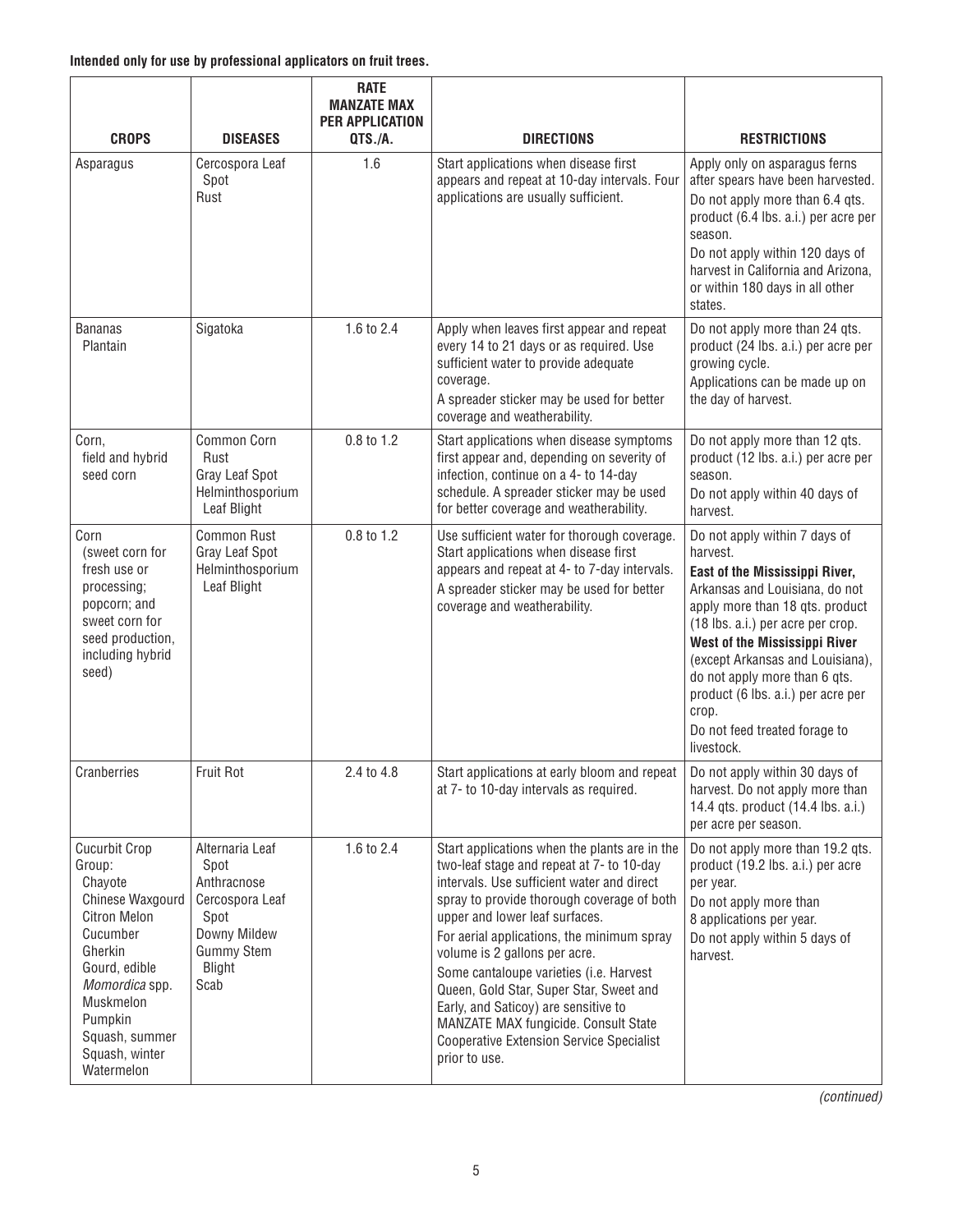|                                                                                                             |                                                                                                                  | <b>RATE</b><br><b>MANZATE MAX</b><br><b>PER APPLICATION</b> |                                                                                                                                                                                                                                                                                                                                                                                                                                              |                                                                                                                                                                                                                                                                                                                                                                                                                                                                                                                                       |
|-------------------------------------------------------------------------------------------------------------|------------------------------------------------------------------------------------------------------------------|-------------------------------------------------------------|----------------------------------------------------------------------------------------------------------------------------------------------------------------------------------------------------------------------------------------------------------------------------------------------------------------------------------------------------------------------------------------------------------------------------------------------|---------------------------------------------------------------------------------------------------------------------------------------------------------------------------------------------------------------------------------------------------------------------------------------------------------------------------------------------------------------------------------------------------------------------------------------------------------------------------------------------------------------------------------------|
| <b>CROPS</b>                                                                                                | <b>DISEASES</b>                                                                                                  | QTS./A.                                                     | <b>DIRECTIONS</b>                                                                                                                                                                                                                                                                                                                                                                                                                            | <b>RESTRICTIONS</b>                                                                                                                                                                                                                                                                                                                                                                                                                                                                                                                   |
| Fennel                                                                                                      | Early Blight<br>Late Blight                                                                                      | 1.6                                                         | Start applications when disease first<br>appears and repeat applications every 7 to<br>10 days.                                                                                                                                                                                                                                                                                                                                              | Do not apply more than 12.8 qts.<br>product (12.8 lbs. a.i.) per acre<br>per crop.<br>Do not apply within 14 days of<br>harvest.                                                                                                                                                                                                                                                                                                                                                                                                      |
| Ginseng                                                                                                     | Alternaria Blight                                                                                                | 1.5                                                         | Start applications when disease first<br>threatens and repeat every 7 to 10 days as<br>needed.<br>In Wisconsin, apply with ground equipment<br>and a minimum of 80 gallons of water per<br>acre.                                                                                                                                                                                                                                             | Do not apply more than 18 qts.<br>product (18 lbs. a.i.) per acre per<br>vear.<br>Do not apply more than<br>12 applications per year.<br>Do not apply within 30 days of<br>harvest.                                                                                                                                                                                                                                                                                                                                                   |
| Grapes                                                                                                      | <b>Black Rot</b><br><b>Bunch Rot</b><br>Downy Mildew<br>Phomopsis<br>(Deadarm)                                   | $1.2$ to $2$<br>West of the<br><b>Rocky Mountains</b>       | Apply in sufficient water to provide<br>thorough coverage starting when new<br>shoots are 1/2 to 1 1/2 inches long. Repeat<br>when shoots are 3 to 5 inches long, when<br>shoots are 8 to 10 inches long, and then at<br>7- to 10-day intervals until fruit is set or<br>66 days before harvest. For late season<br>control of black rot, deadarm and downy<br>mildew, the use of other approved and<br>recommended fungicides is suggested. | In California, do not apply after<br>bloom. In other areas, do not<br>apply within 66 days of harvest.<br>West of the Rocky Mountains,<br>do not apply more than 6 qts.<br>product (6 lbs. a.i.) per acre per<br>season.                                                                                                                                                                                                                                                                                                              |
|                                                                                                             |                                                                                                                  | 1.2 to 3.2<br>East of the<br><b>Rocky Mountains</b>         |                                                                                                                                                                                                                                                                                                                                                                                                                                              | East of the Rocky Mountains,<br>do not apply more than 19.2 qts.<br>product (19.2 lbs. a.i.) per acre<br>per season.                                                                                                                                                                                                                                                                                                                                                                                                                  |
| Lettuce<br>(head and leaf)                                                                                  | Downy Mildew                                                                                                     | 1.2 to 1.6                                                  | Begin applications when disease appears<br>and reapply on a 7 to 10-day treatment<br>schedule.                                                                                                                                                                                                                                                                                                                                               | In California, do not apply more<br>than 6.4 qts. product (6.4 lbs. a.i.)<br>per acre per year and do not apply<br>within 14 days of harvest of head<br>or leaf lettuce.<br>In states other than California,<br>do not apply more than 9.6 qts.<br>product (9.6 lbs. a.i.) per acre per<br>year and do not apply within<br>10 days of harvest of head lettuce<br>or within 14 days of harvest of<br>leaf lettuce.<br>For all states: minimum<br>retreatment interval is 7 days.<br>Do not apply this product with a<br>U-boom device. |
| Melons:<br>Cantaloupe<br>Casaba<br>Crenshaw<br>Honeydew<br>(Watermelon:<br>refer to Cucurbit<br>Crop Group) | Alternaria Leaf<br>Spot<br>Anthracnose<br>Cercospora Leaf<br>Spot<br>Downy Mildew<br><b>Gummy Stem</b><br>Blight | 1.2 to 2.4                                                  | Start applications when plants are in the<br>two-leaf stage and repeat at 7- to 10-day<br>intervals. Use sufficient water and direct<br>spray to provide thorough coverage of both<br>upper and lower leaf surfaces.<br>Some cantaloupe varieties (i.e., Harvest<br>Queen, Gold Star, Super Star, Sweet and<br>Early, and Saticoy) are sensitive to<br>mancozeb. Consult State Cooperative<br>Extension Service Specialist prior to use.     | Do not apply within 5 days of<br>harvest.<br>Do not apply more than 19.2 qts.<br>product (19.2 lbs. a.i.) per acre<br>per crop.                                                                                                                                                                                                                                                                                                                                                                                                       |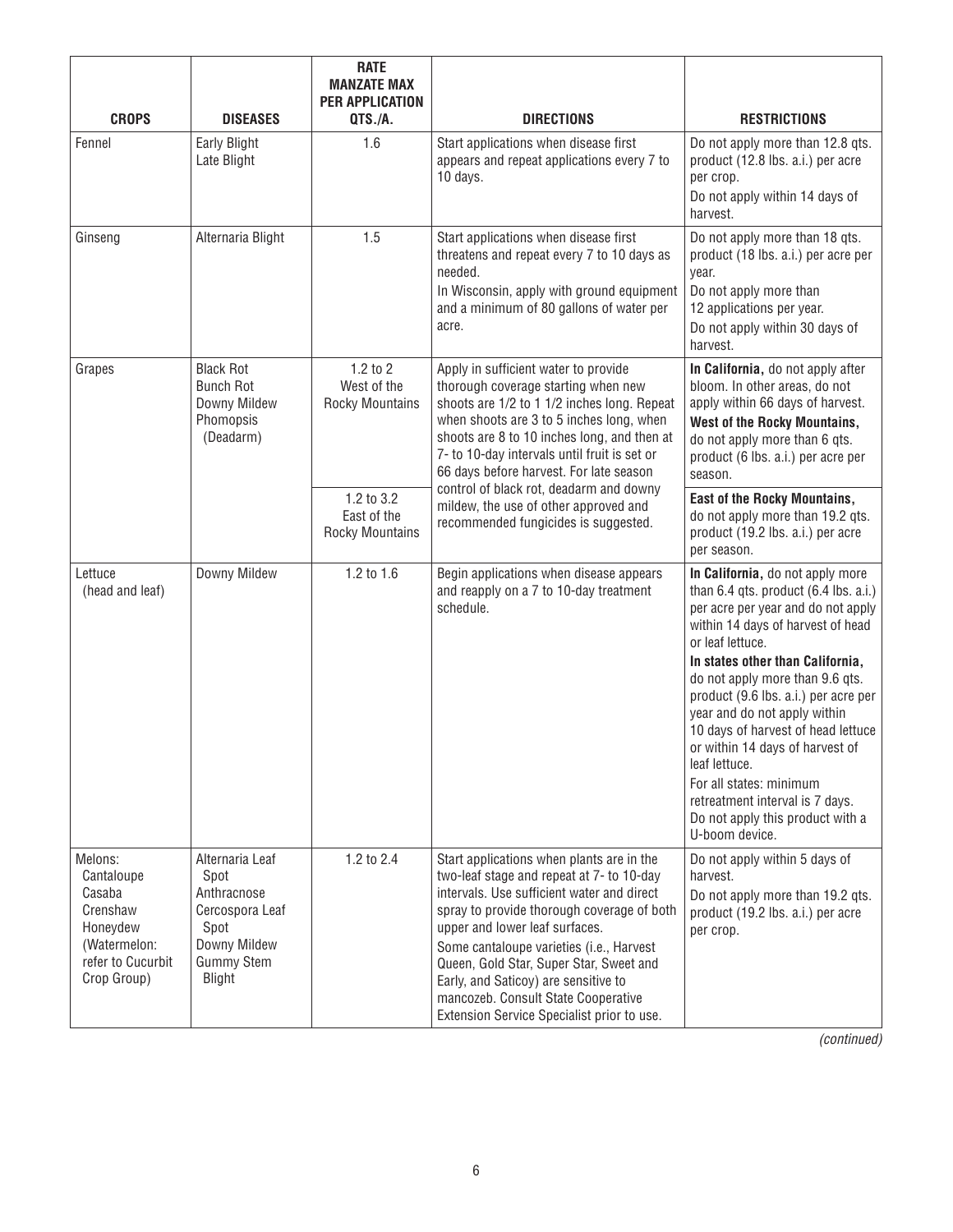| <b>CROPS</b>                                      | <b>DISEASES</b>                                                                    | <b>RATE</b><br><b>MANZATE MAX</b><br><b>PER APPLICATION</b><br>$QTS./A$ .                       | <b>DIRECTIONS</b>                                                                                                                                                                                                                                                                                               | <b>RESTRICTIONS</b>                                                                                                                                                                                                                                                   |
|---------------------------------------------------|------------------------------------------------------------------------------------|-------------------------------------------------------------------------------------------------|-----------------------------------------------------------------------------------------------------------------------------------------------------------------------------------------------------------------------------------------------------------------------------------------------------------------|-----------------------------------------------------------------------------------------------------------------------------------------------------------------------------------------------------------------------------------------------------------------------|
| Onions<br>(dry bulb)<br>Garlic<br><b>Shallots</b> | <b>Botrytis Leaf</b><br>Blight<br>Downy Mildew<br><b>Neck Rot</b><br>Purple Blotch | 1.6 to 2.4                                                                                      | Follow a protective spray schedule starting<br>when diseases are first reported in the area<br>and repeat at 7-day intervals throughout the<br>season.<br>A spreader sticker may be used for better<br>coverage and weatherability.<br>Do not allow spray or drift to contact bulbs<br>after lifting from soil. | Do not apply within 7 days of<br>harvest.<br>Do not apply more than 24 qts.<br>product (24 lbs. a.i.) per acre per<br>crop.<br>Do not apply to exposed bulbs.                                                                                                         |
| Onions<br>(furrow drench)                         | Damping-off<br><b>Seed Rots</b><br><b>Seedling Blights</b><br>Smut                 | 2.4                                                                                             | Apply 2.4 qts. per acre as a furrow drench<br>at time of planting onion seeds.<br>Use 75 to 125 gallons of water per acre.                                                                                                                                                                                      | Do not use more than 2.4 qts.<br>product (2.4 lbs. a.i.) per acre<br>(29,000 linear feet of furrow) with<br>an 18-inch row spacing.<br>Not for use in California.                                                                                                     |
| Papayas                                           | Anthracnose<br><b>Black Spot</b><br>Cercospora<br>Phytophthora<br><b>Fruit Rot</b> | $1.2$ to $2$                                                                                    | Use 20 to 100 gallons water per acre. Start<br>applications at flowering and continue at<br>14- to 21-day intervals. Direct spray to<br>crown and blossom area. A spreader sticker<br>may be used for better coverage and<br>weatherability.                                                                    | Do not apply more than 28 qts.<br>product (28 lbs. a.i.) per growing<br>cycle. Applications may be made<br>up to the day of harvest, not to<br>exceed 14 applications per year.                                                                                       |
| Peanuts                                           | Cercospora Leaf<br>Spot<br>Rust                                                    | 0.8 to 1.6                                                                                      | Start applications when disease first<br>appears or is reported in area. Repeat<br>sprays at 7- to 14-day intervals, using<br>shorter interval during humid weather.                                                                                                                                            | Do not apply within 14 days of<br>harvest.<br>Do not use more than 12.8 qts.<br>product (12.8 lbs. a.i.) per acre<br>per crop.<br>Do not feed treated vines to<br>livestock.                                                                                          |
| Peanuts<br>(tank-mix with<br>Topsin M)            | Ascochyta Web<br>Blotch<br>Cercospora Leaf<br>Spot<br>Limb Rot<br>Rust             | $1.2$ qt.<br><b>MANZATE MAX</b><br>plus<br>0.35 lbs. a.i.<br>Topsin <sup>®</sup> M<br>Fungicide | Begin applications when disease first<br>appears and repeat at 7- to 14-day<br>intervals, using shorter interval during<br>humid weather.                                                                                                                                                                       | Do not feed treated vines to<br>livestock. Do not use more than<br>12.8 qts. product (12.8 lbs. a.i.)<br>per acre per crop. Do not apply<br>within 14 days of harvest.                                                                                                |
| Peppers                                           | Anthracnose<br>Early Blight<br><b>Phomopsis Blight</b><br>or Fruit Rot             | 1.2 to 1.6<br>West of the<br>Mississippi                                                        | Begin application when disease appears<br>and reapply on a 7 to 10-day spray<br>schedule.                                                                                                                                                                                                                       | West of the Mississippi River,<br>do not apply more than 9.6 qts.<br>product (9.6 lbs. a.i.) per acre per<br>year.<br>Do not apply this product with a<br>U-boom device.<br>Minimum retreatment interval is<br>7 days.<br>Do not apply within 7 days of<br>harvest.   |
|                                                   |                                                                                    | 1.2 to 2.4<br>East of the<br>Mississippi                                                        |                                                                                                                                                                                                                                                                                                                 | East of the Mississippi River,<br>do not apply more than 14.4 qts.<br>product (14.4 lbs. a.i.) per acre<br>per year.<br>Do not apply this product with a<br>U-boom device.<br>Minimum retreatment interval is<br>7 days.<br>Do not apply within 7 days of<br>harvest. |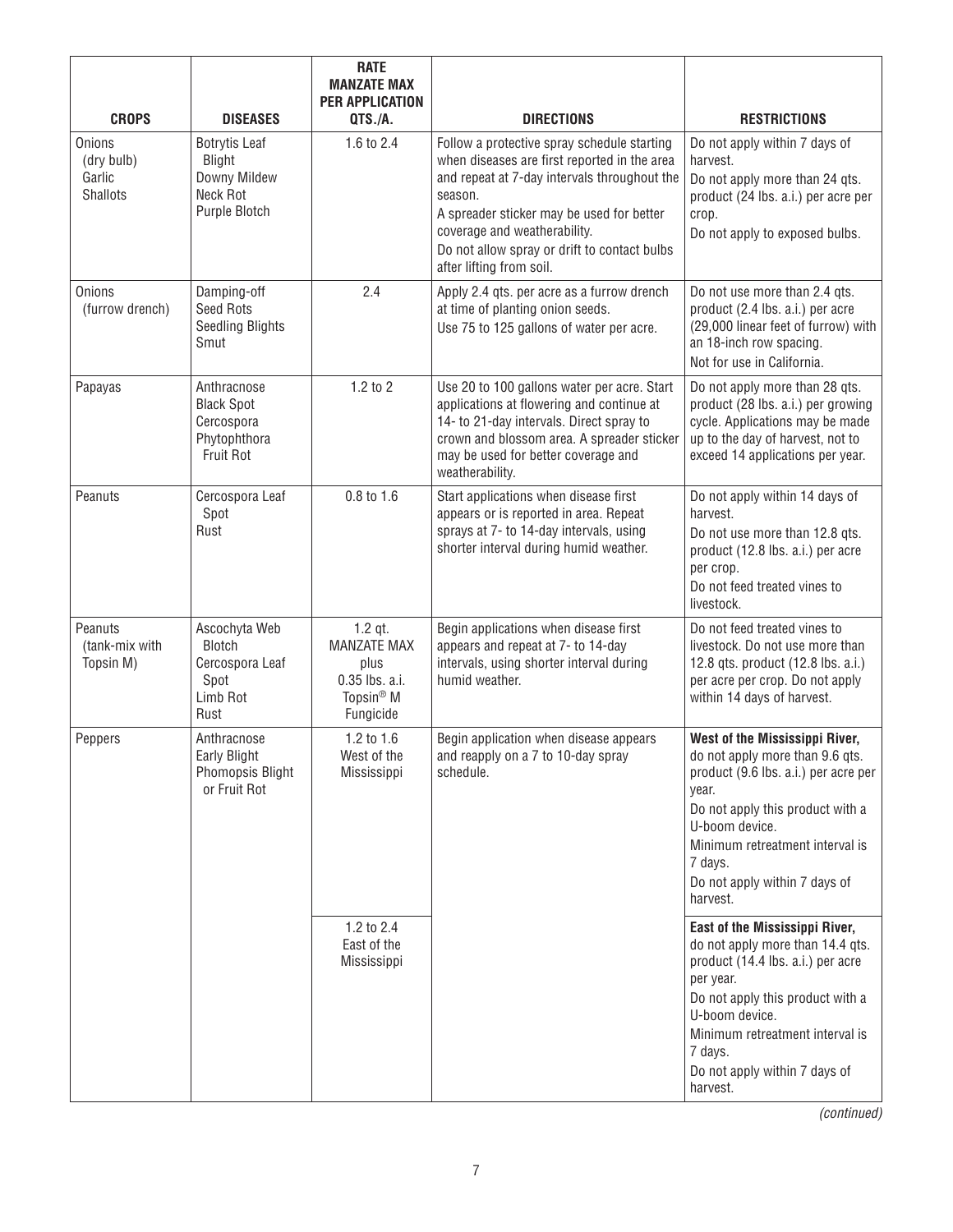| <b>CROPS</b>                                           | <b>DISEASES</b>                                                                                                                | <b>RATE</b><br><b>MANZATE MAX</b><br><b>PER APPLICATION</b><br>QTS./A.              | <b>DIRECTIONS</b>                                                                                                                                                                                                                                                                                                                                                                                                                                                                                                                    | <b>RESTRICTIONS</b>                                                                                                                                                                                                                                                                                                                   |
|--------------------------------------------------------|--------------------------------------------------------------------------------------------------------------------------------|-------------------------------------------------------------------------------------|--------------------------------------------------------------------------------------------------------------------------------------------------------------------------------------------------------------------------------------------------------------------------------------------------------------------------------------------------------------------------------------------------------------------------------------------------------------------------------------------------------------------------------------|---------------------------------------------------------------------------------------------------------------------------------------------------------------------------------------------------------------------------------------------------------------------------------------------------------------------------------------|
| Pome Fruits<br>Apples<br>Crabapples<br>Pears<br>Quince | Fabraea Leaf Spot<br><b>Fly Speck</b><br>Rusts-<br>including<br><b>Cedar Apple Rust</b><br>Quince Rust<br>Scab<br>Sooty Blotch | 4.8<br>Maximum per acre<br>use rate based on<br>thorough coverage<br>dilute sprays. | Pre-Bloom/Bloom Use:<br>Begin applications at 1/4 to 1/2 inch green<br>tip and continue on a 7- to 10-day schedule<br>through bloom.<br>Do not graze livestock in treated areas.<br>Apply in a minimum of 50 gallons of water<br>per acre.                                                                                                                                                                                                                                                                                           | Do not apply more than 4.8 qts.<br>product (4.8 lbs. a.i.) per acre per<br>application.<br>Do not apply after bloom.<br>Do not apply more than 19.2 qts.<br>(19.2 lbs. a.i.) per acre per year.<br>Do not apply within 77 days of<br>harvest.<br>Do not graze livestock in treated<br>areas.                                          |
|                                                        |                                                                                                                                | 2.4<br>Maximum per acre<br>use rate based on<br>thorough coverage<br>dilute sprays. | <b>Extended Application Schedule for Use in</b><br><b>Tank Mixtures with Systemic Fungicides:</b><br>For implementation of IPM programs,<br>applications based on tree-row volume, or<br>for use as a resistance management tool,<br>begin applications at 1/4 to 1/2 inch green<br>tip and continue applications on a 7- to<br>10-day schedule through the second cover<br>spray.<br>Apply in a minimum of 50 gallons of water<br>per acre.                                                                                         | Do not apply more than 2.4 qts.<br>product (2.4 lbs. a.i.) per acre per<br>application.<br>Do not apply more than 16.8 qts.<br>(16.8 lbs. a.i.) per acre per year.<br>Do not apply within 77 days of<br>harvest.<br>Do not graze livestock in treated<br>areas.                                                                       |
|                                                        |                                                                                                                                |                                                                                     | Use either the "Pre Bloom/Bloom Use" or "Extended Application" schedules.<br>DO NOT COMBINE OR INTEGRATE THE TWO TREATMENT SCHEDULES. It is recommended that this<br>product be used in an Integrated Pest Management program (IPM).                                                                                                                                                                                                                                                                                                 |                                                                                                                                                                                                                                                                                                                                       |
| Potatoes                                               | Early Blight<br>Late Blight                                                                                                    | 0.4 to 1.6                                                                          | Begin applications when plants are 4 to<br>6 inches high by applying 0.4 to 0.8 qts./acre.<br>As the vines increase in size, apply 1.2 to<br>1.6 qts./acre at 5- to 10-day intervals or<br>0.6 to 0.8 qts./acre at 3- to 5-day intervals.<br>Do not apply more than 11.2 qts./acre per<br>crop. A spreader sticker may be used for<br>better coverage and weatherability.<br>It is recommended that this product be<br>used within an Integrated Pest Management<br>Program. Also, vine kill should occur<br>14 days before harvest. | Do not apply more than 11.2 qts.<br>product (11.2 lbs. a.i.) per acre<br>per crop.<br>Do not apply within 3 days of<br>harvest, in Connecticut,<br>Delaware, Florida, Maine,<br>Massachusetts, Michigan,<br>New Hampshire, New York, Ohio,<br>Pennsylvania, Rhode Island,<br>Vermont and Wisconsin and at<br>least 14 days elsewhere. |
| Potato<br>Seed-piece<br>(treatment)                    | <b>Fusarium Decay</b><br>Seedborne<br>Common Scab                                                                              |                                                                                     | Dip whole or cut potato seed-pieces in 1 qt.<br>MANZATE MAX per 50 gallons of water. Place<br>treated seed-pieces in a clean container<br>following treatment and plant as soon as<br>possible. Spread treated seed-pieces in a<br>cool place if held before planting.                                                                                                                                                                                                                                                               | Do not use treated seed potatoes<br>for food or feed purposes.<br>Refer to seed treatment section<br>to find instructions for labeling<br>bags for future use of treated<br>seed-pieces.                                                                                                                                              |
| <b>Sugar Beets</b>                                     | Cercospora Leaf<br>Spot<br>Rust                                                                                                | 1.2 to 1.6                                                                          | Start applications when disease first<br>threatens and repeat every 7 to 10 days as<br>needed. A spreader sticker may be used for<br>better coverage and weatherability.                                                                                                                                                                                                                                                                                                                                                             | Do not apply within 14 days of<br>harvest.<br>Do not apply more than 11.2 qts.<br>product (11.2 lbs. a.i.) per acre<br>per crop per season.<br>Do not feed treated tops to<br>livestock.                                                                                                                                              |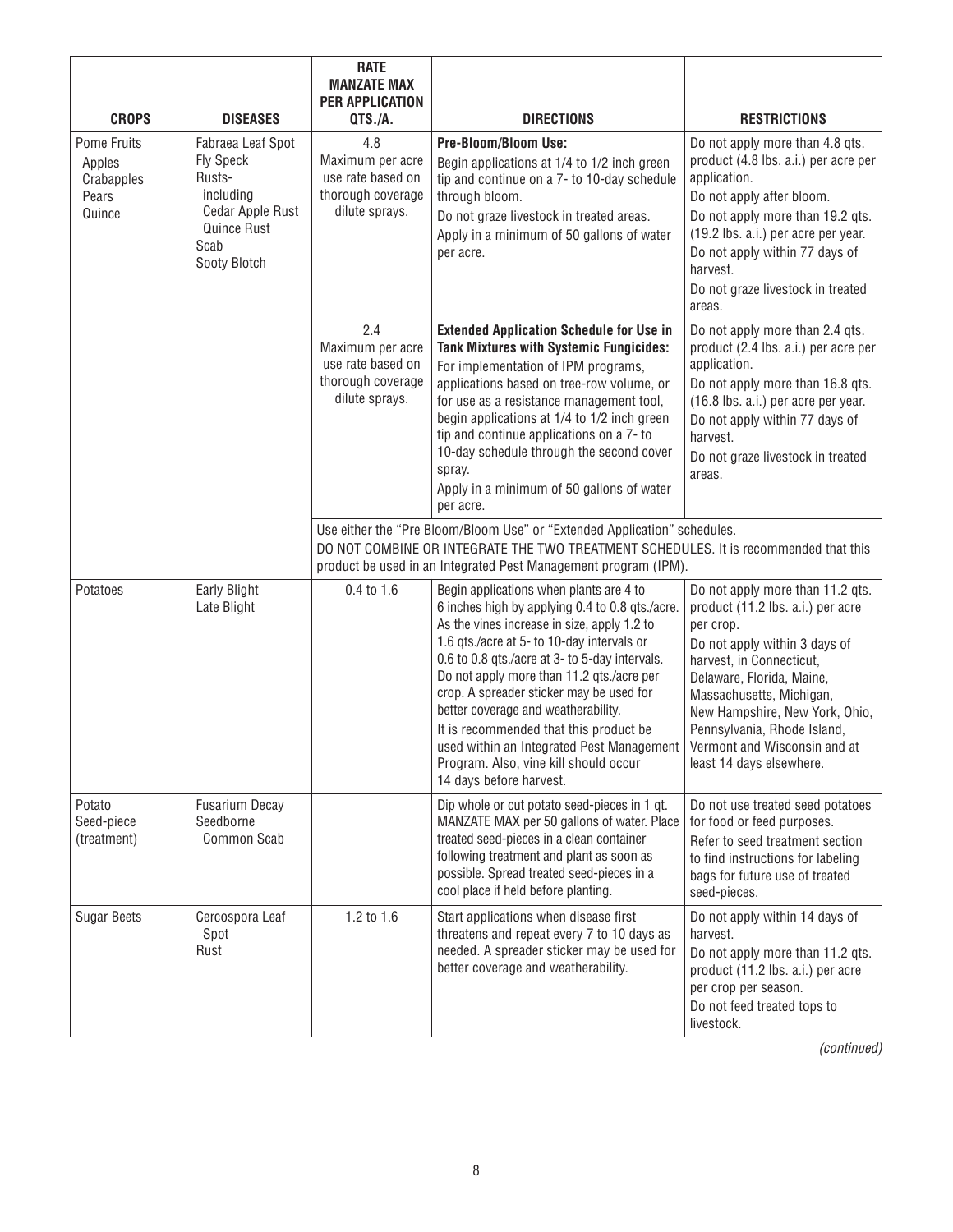| <b>CROPS</b>                                                                                                                            | <b>DISEASES</b>                                                                                      | <b>RATE</b><br><b>MANZATE MAX</b><br>PER APPLICATION<br>$QTS./A$ . | <b>DIRECTIONS</b>                                                                                                                                                                                                                                                                                                                                                                                                         | <b>RESTRICTIONS</b>                                                                                                                                                                                                                                                                                                                                                                                                                                                         |
|-----------------------------------------------------------------------------------------------------------------------------------------|------------------------------------------------------------------------------------------------------|--------------------------------------------------------------------|---------------------------------------------------------------------------------------------------------------------------------------------------------------------------------------------------------------------------------------------------------------------------------------------------------------------------------------------------------------------------------------------------------------------------|-----------------------------------------------------------------------------------------------------------------------------------------------------------------------------------------------------------------------------------------------------------------------------------------------------------------------------------------------------------------------------------------------------------------------------------------------------------------------------|
| Tomatoes                                                                                                                                | Anthracnose<br>Early Blight<br>Gray Leaf Mold<br>Gray Leaf Spot<br>Late Blight<br>Septoria Leaf Spot | 0.6 to 2.4<br>East of the<br><b>Mississippi River</b>              | <b>East of the Mississippi</b><br>Start applications when seedlings emerge<br>or transplants are set. Repeat applications<br>of 0.6 to 1.2 lbs. a.i. per acre (0.6 to<br>1.2 qts. product) at 3- to 7-day intervals,<br>or at 1.2 to 2.4 lbs. a.i. per acre (1.2 to<br>2.4 qts. product) at 7- to 10-day intervals<br>throughout the season.                                                                              | Do not apply within 5 days of<br>harvest.<br>East of the Mississippi River,<br>do not apply more than 16.8 qts.<br>product (16.8 lbs. a.i.) per acre<br>per crop.                                                                                                                                                                                                                                                                                                           |
|                                                                                                                                         |                                                                                                      | $0.6$ to $1.6$<br>West of the<br><b>Mississippi River</b>          | <b>West of the Mississippi</b><br>Start applications when seedlings emerge<br>or transplants are set. Repeat applications<br>of 0.6 to 0.8 lbs. a.i. per acre (0.6 to<br>0.8 qts. product) at 3- to 7-day intervals,<br>or at 1.2 to 1.6 lbs. a.i. per acre (1.2 to<br>1.6 qts. product) at 7- to 10-day intervals<br>throughout the season.<br>A spreader sticker may be used for better<br>coverage and weatherability. | West of the Mississippi River,<br>do not apply more than 6.4 qts.<br>product (6.4 lbs. a.i.) per acre per<br>crop.                                                                                                                                                                                                                                                                                                                                                          |
|                                                                                                                                         | <b>Bacterial</b><br>Speck and Spot                                                                   |                                                                    | Use of a full rate of a fixed copper fungicide<br>in tank mix combination with a half to full<br>rate of MANZATE MAX. Follow the<br>application intervals specified on the copper<br>fungicide label.                                                                                                                                                                                                                     |                                                                                                                                                                                                                                                                                                                                                                                                                                                                             |
| Tropical Fruit, Large<br>Canistel<br><b>Mamey Sapote</b><br>Mango<br>Sapodilla<br><b>Star Apple</b><br>(Caimito)<br><b>White Sapote</b> | Anthracnose<br><b>Black spot</b><br>(Cercospora)<br>Phytophthora<br><b>Fruit Rot</b>                 | 1.6 to 2.0                                                         | Start applications at flowering and continue<br>at 14- to 21-day intervals. Direct spray to<br>crown and blossom area. Use 20 to 100<br>gallons water per acre.                                                                                                                                                                                                                                                           | Do not apply more than 28 qts.<br>product (28 lbs. a.i.) per acre per<br>year.<br>Do not apply more than<br>14 applications per year.<br>Applications may be made up to<br>the day of harvest.                                                                                                                                                                                                                                                                              |
| Tropical Fruit, Small<br>Atemoya<br>Cherimoya<br><b>Custard Apple</b><br>Sugar Apple<br>Sweetsop                                        | Anthracnose                                                                                          | 1.6 to 1.8                                                         | Begin applications at flowering and<br>continue at a 7-day retreatment interval.<br>Applications made with aerial equipment<br>must be made in a minimum spray volume<br>of 10 gallons per acre.                                                                                                                                                                                                                          | Do not apply more than 26.25 qts.<br>product (26.25 lbs. a.i.) per acre<br>per year.<br>Do not apply more than<br>14 applications per year.<br>Applications may be made up to<br>the day of harvest.                                                                                                                                                                                                                                                                        |
| Walnuts                                                                                                                                 | <b>Walnut Blight</b><br>(Xanthomonas<br>campestris pv.<br>Juglandis)                                 | 1.8<br>$(1.8$ lbs. a.i.)                                           | Apply by ground in a minimum of<br>100 gallons water per acre, or by air in a<br>minimum of 10 gallons water per acre.<br>Do not apply through any irrigation system.<br>Begin applications at early pre-bloom prior<br>to or when catkins are partially expanded.<br>Make additional applications during bloom<br>and early nutlet stage, or as needed if<br>frequent rainfall occurs.                                   | Do not apply more than 18 qts.<br>product (18 lbs. a.i.) per acre per<br>use season. The reapplication<br>interval is 7 to 10 days.<br>Do not make more than<br>10 applications per season.<br>This product must be tank mixed<br>with a fixed copper product (such<br>as Cuprofix Ultra 40 Disperss,<br><b>EPA Registration Number</b><br>70506-201) which is registered<br>for use on walnuts.<br>Pre-harvest Interval: Do not<br>apply within 75 days before<br>harvest. |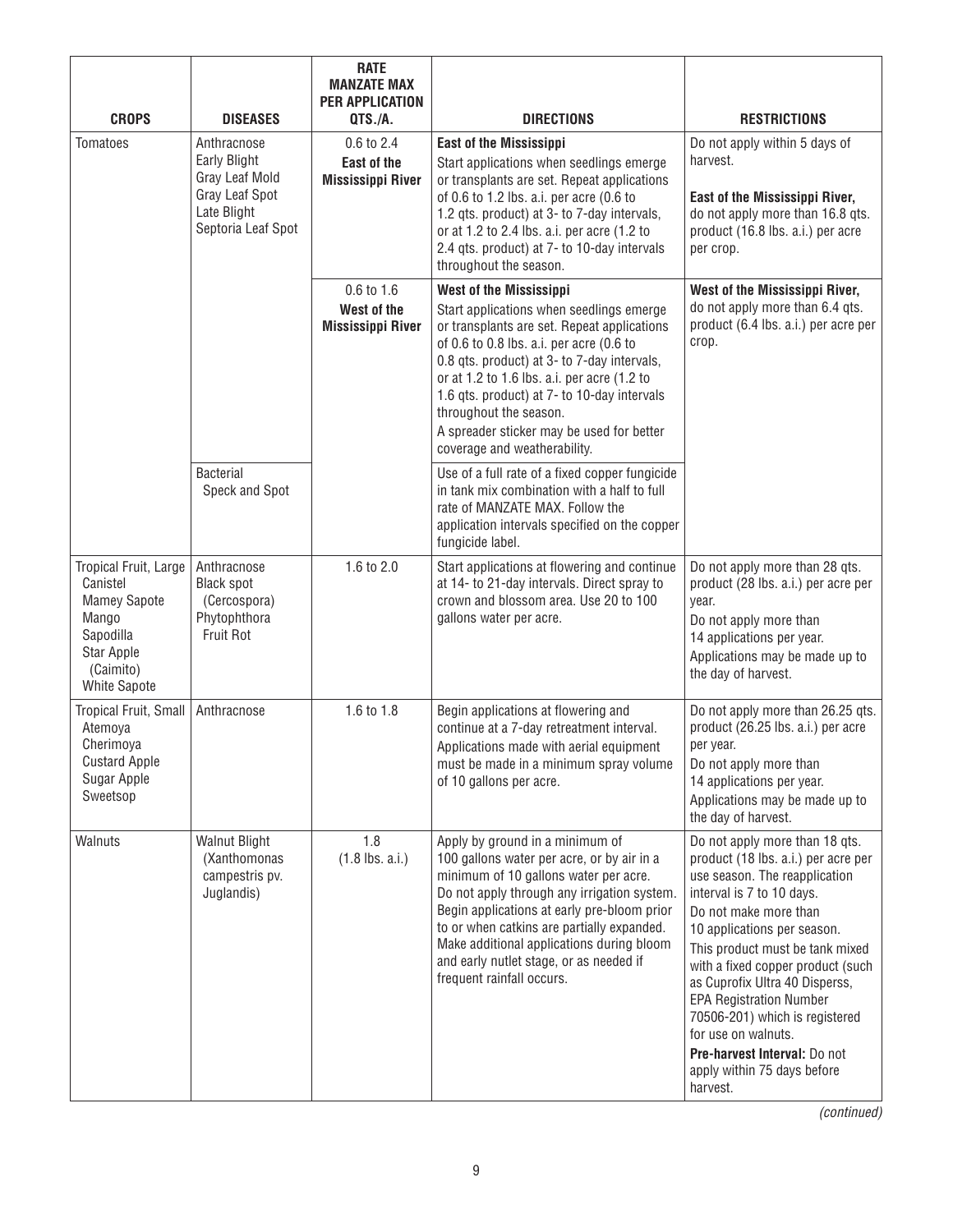| <b>CROPS</b>                                       | <b>DISEASES</b>                                                                                                                                                                   | <b>RATE</b><br><b>MANZATE MAX</b><br><b>PER APPLICATION</b><br>QTS./A. | <b>DIRECTIONS</b>                                                                                                                                                                                                     | <b>RESTRICTIONS</b>                                                                                                                                                                                                                                                                      |
|----------------------------------------------------|-----------------------------------------------------------------------------------------------------------------------------------------------------------------------------------|------------------------------------------------------------------------|-----------------------------------------------------------------------------------------------------------------------------------------------------------------------------------------------------------------------|------------------------------------------------------------------------------------------------------------------------------------------------------------------------------------------------------------------------------------------------------------------------------------------|
| Wheat<br><b>Barley</b><br>Oats<br>Rye<br>Triticale | Helminthosporium<br>Leaf Spot<br>Leaf Rust<br>Septoria Glume<br><b>Blotch</b><br>Septoria Leaf Spot<br>Tan Spot<br>$Scab^*$<br>*(in California,<br>scab control on<br>wheat only) | $0.8 \text{ to } 1.6$                                                  | Start applications at onset of disease or<br>when plants are in the tillering to jointing<br>stage and repeat at 7- to 10-day intervals.<br>A spreader sticker may be used for better<br>coverage and weatherability. | Do not make more than three<br>applications during the season.<br>Do not apply after Feekes' growth<br>stage 10.5 or heading, but not<br>less than 26 days of harvest<br>(46-day pre-harvest interval in<br>California.)<br>Do not graze livestock in treated<br>areas prior to harvest. |

#### **SEED TREATMENT\*\***

Seeds to be treated should be cleaned and well-cured prior to treatment. MANZATE MAX may be applied to dry seed with conventional slurry or mist seed treating equipment or as a planter-box application. For best results, the seed must be completely and uniformly covered with fungicide. For seed treatments, a dye must be added to MANZATE MAX which will impart an unnatural color to the seed.

Seeds/seed-pieces that have been treated with this product that are then packaged or bagged for future use must contain the following labeling on the outside of the seed/seed-piece package or bag:

- When opening this bag or loading/pouring the treated seed/seed pieces, wear long-sleeved shirt, long pants, shoes, socks, chemical resistant gloves, and a particulate respirator with N, R, or P filter, NIOSH approval prefix TC-84A.
- Treated Seed/Seed-Pieces Do Not Use for Food, Feed, or Oil Purpose.
- After the seeds/seed-pieces have been planted, do not enter or allow worker entry into treated areas during the restricted-entry interval (REI) of 24 hours. Exception: Once the seeds are planted in soil or other planting media, the Worker Protection Standard allows workers to enter the treated area without restriction if there will be no worker contact with the soil media subsurface.
- Seed treated with the fungicide Mancozeb. Do Not Use for Food, Feed, or Oil Purposes. Excess treated seed may be used for ethanol production only if (1) by-products are not used for livestock feed and (2) no measurable residues of pesticide remain in ethanol by-products that are used in agronomic practice."

|                           |                                                                                   | <b>RATE MANZATE MAX PER APPLICATION</b> |                  |                                                 |
|---------------------------|-----------------------------------------------------------------------------------|-----------------------------------------|------------------|-------------------------------------------------|
| <b>CROPS</b>              | <b>DISEASES</b>                                                                   | <b>FL. 0Z./BU.</b>                      | FL. 0Z./100 LBS. | <b>REMARKS</b>                                  |
| Corn<br>(field)           | Damping-off<br><b>Seed Rots</b><br>Seedling Blights                               | 2.4 to 4.8                              | 4.3 to 8.6       |                                                 |
| Cotton<br>(acid delinted) | Damping-off<br>Seedling Blights                                                   |                                         | 4.8              |                                                 |
| (reginned)                | Damping-off<br><b>Seedling Blights</b>                                            |                                         | 9.6              |                                                 |
| Flax                      | Damping-off<br>Seed Rots<br><b>Seedling Blights</b>                               | 3.2 to 6.4                              | 5.7 to 11.3      |                                                 |
| Peanuts<br>(shelled)      | Damping-off<br><b>Seed Rots</b><br><b>Seedling Blights</b>                        | 3.2 to 6.4                              | 12.8 to 25.6     |                                                 |
| Rice                      | Damping-off<br><b>Seed Rots</b><br><b>Seedling Blights</b>                        |                                         | 3.2 to 6.4       | Apply before, during or after soaking in water. |
| Safflower                 | Seedborne Rust<br>(Puccinia carthami)                                             |                                         | 3.2              |                                                 |
| Sorghum                   | <b>Covered Kernel Smut</b><br>Damping-off<br>Seed Rots<br><b>Seedling Blights</b> | 2.4 to 4.0                              | 4.3 to 7.2       |                                                 |
| <b>Tomatoes</b>           | Damping-off<br>Seed Rots<br><b>Seedling Blights</b>                               |                                         | 12.8             |                                                 |

\*\* Not registered for this use in California.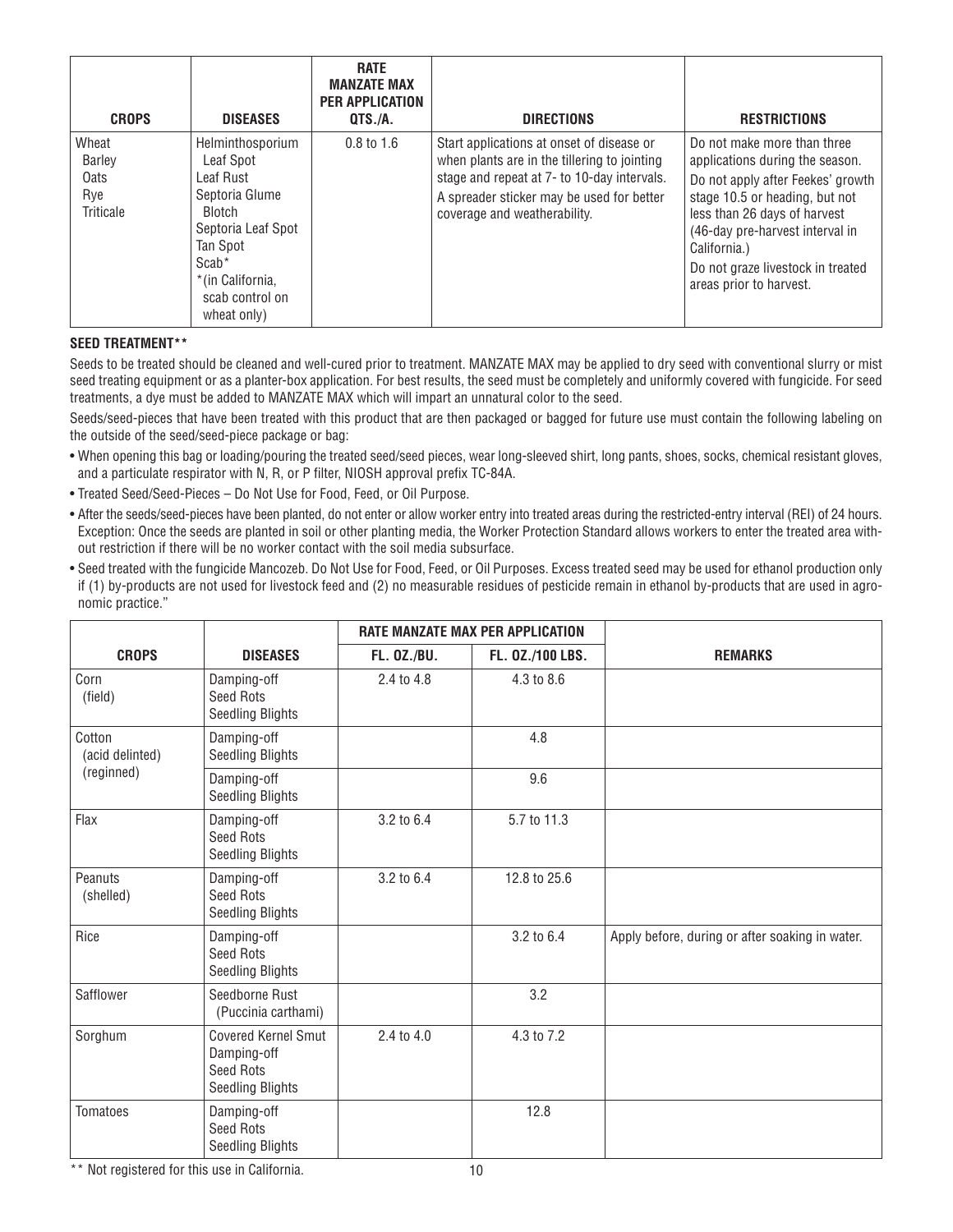### **MISCELLANEOUS**

| <b>CROPS</b>                         | <b>DISEASES</b>                                                   | <b>RATE</b><br><b>MANZATE MAX</b><br><b>PER APPLICATION</b><br>QTS./A. | <b>REMARKS</b>                                                                                                                                                                                                                                                                                                                                                                                                                                           |
|--------------------------------------|-------------------------------------------------------------------|------------------------------------------------------------------------|----------------------------------------------------------------------------------------------------------------------------------------------------------------------------------------------------------------------------------------------------------------------------------------------------------------------------------------------------------------------------------------------------------------------------------------------------------|
| Asparagus crowns<br>(planting stock) | Crown Rot                                                         | 0.8 qts. per<br>$100$ gals.                                            | Place loosely packed crowns into burlap bag and soak, with gentle<br>agitation, in the fungicide solution for 5 minutes. Remove bag, drain well,<br>and plant crowns as soon as possible.<br>A tank large enough to hold a single burlap bag will treat 2 bags of crowns.<br>Clean dipping suspension should then be prepared in a clean tank. Dirty<br>crowns should be pre-washed to remove excess soil.<br>Not registered for this use in California. |
| Caprifig                             | Assorted Molds<br>Endosepsis<br>(Fusarium)                        | 0.8 qts. per<br>25 gals.                                               | Prepare mamme figs by making a shallow cut through the eye and then<br>hand dividing to avoid wasp injury. Submerge mamme figs in the fungicide<br>suspension for a minimum of 15 minutes.<br>The fungicide suspension should be stirred frequently to prevent settling out.<br>Fresh dipping solution should be used after treating 4 or 5 batches of figs.<br>After treatment, figs should be drained prior to placement in trees.                     |
| <b>Christmas Trees</b><br>(Conifer)  | Lophodermium Needle Cast<br>Pine Gall Rust<br>Scirrhia Brown Spot | 1.6 gts. to 3.2 gts.                                                   | Begin application in spring or early summer before infection occurs.<br>Repeat after heavy rains and at two-week intervals as long as needed.                                                                                                                                                                                                                                                                                                            |
| Douglas Fir                          | Swiss Needle Cast                                                 |                                                                        |                                                                                                                                                                                                                                                                                                                                                                                                                                                          |